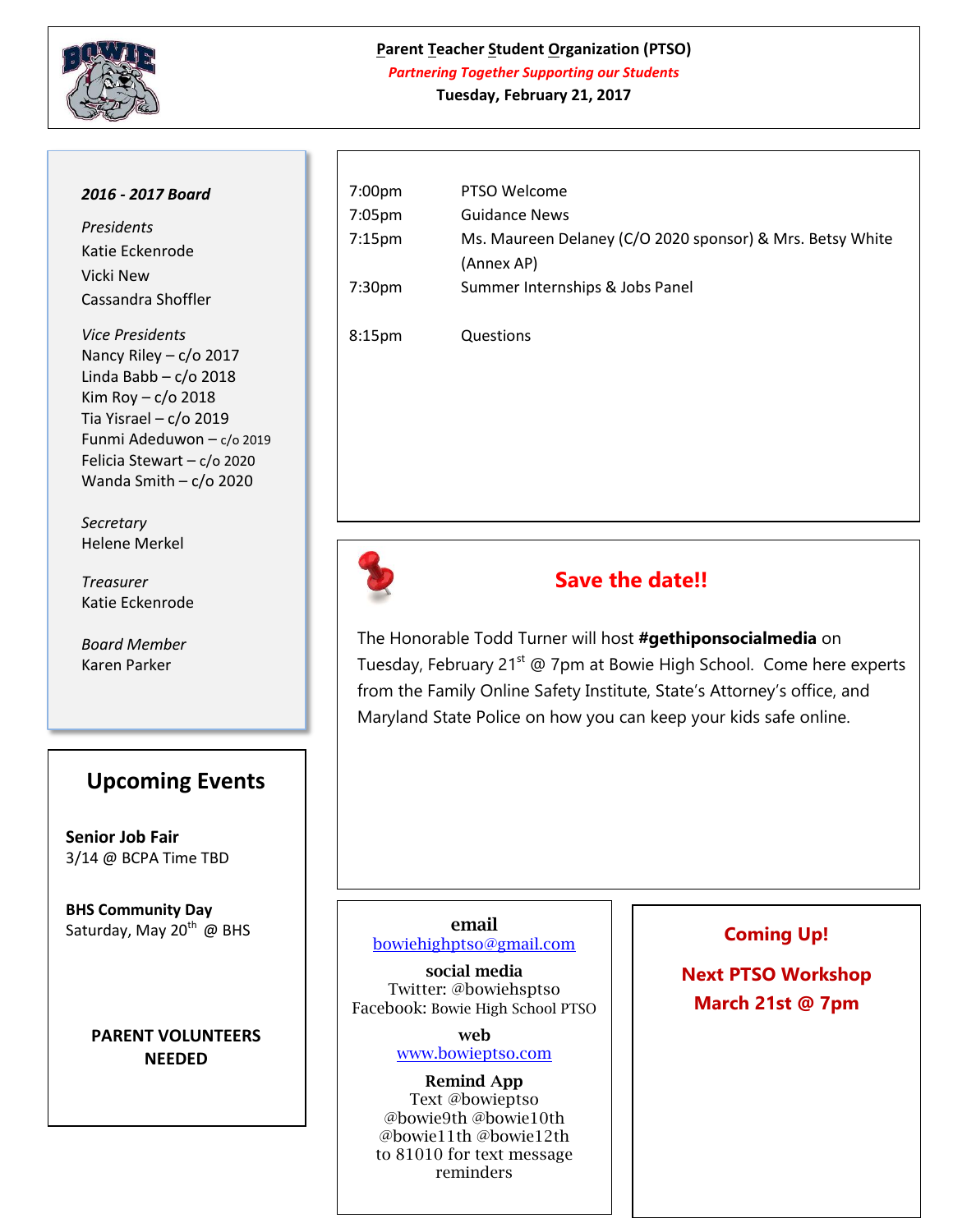#### **A&T Driving School**

Ann M. Harrell 3231 Superior Lane Suite A-27 Bowie, MD 20715 240-765-5705 ann@atdrivingschool.com

### **Coder Kids Club** Chrissy Rey

301-789-1815 x4 [Chrissy@coderkidsclub.com](mailto:Chrissy@coderkidsclub.com) www.coderkidsclub.com

**EZA Math Tutoring Services** William Burton, Owner 301-873-3267 [ezamathtutor@gmail.com](mailto:ezamathtutor@gmail.com)

> **Mary Johnson** Math Tutoring, Test Prep

[www.silmc.net](http://www.silmc.net/) 877-415-1398

#### **Patriot Technology Training Center** Natl Society of Black Engineers Thurman D. Jones, Jr. , President 301-925-9350 [www.patriots-ttc.org](http://www.patriots-ttc.org/)

**United States Department of Agriculture** Ag Discovery Program Tammy H. Lowry, Manager 301-851-4181 [Tammy.h.lowry@aphis.usda.gov](mailto:Tammy.h.lowry@aphis.usda.gov)

## **U.S. Army Reasearch Laboratory**

Debbie B. Conn K-12 STEM Outreach Site Coordinator 301-394-2794 [Debbie.d.blackconn.ctr@mail.mil](mailto:Debbie.d.blackconn.ctr@mail.mil)

### **YMCA**

Carolyn Samuel-King [Carolyn.samuel-king@myadc.org](mailto:Carolyn.samuel-king@myadc.org)

Food Service & Hospitality Barbara A. Clements, General Manager 301-464-4841 Barbara clements@comcastspectacor.com

> **Howard University**  School of Business Danielle Williams Summer Enrichment Coordinator [Danielle.williams2@howard.edu](mailto:Danielle.williams2@howard.edu)

**Maryland National Capital Park & Planning** Carla Benavides, Asst Director/Program Specialist [Carla.benavides@pgparks.com](mailto:Carla.benavides@pgparks.com) Natalie Smart, Facility Director

**Howard University**  College of Pharmacy Tawanna Terry, M.A. Program Manager National Workforce Diversity Pipeline Program 202-806-4208 Tawana.terry@howard.edu

**Brookdale Communities** Paula Gupta, Resident Program Coordinator 301-464-4400 [Paula.gupta@brookdale.com](mailto:Paula.gupta@brookdale.com)

**College Prep Program at APL** Will Gray [will@collegeprepprogram.org](mailto:will@collegeprepprogram.org)

#### **Math Etc Learning Center** Tameisha Williams Site Coordinator

240-929-6059 admin@mathenrichment.org

**Spectra**